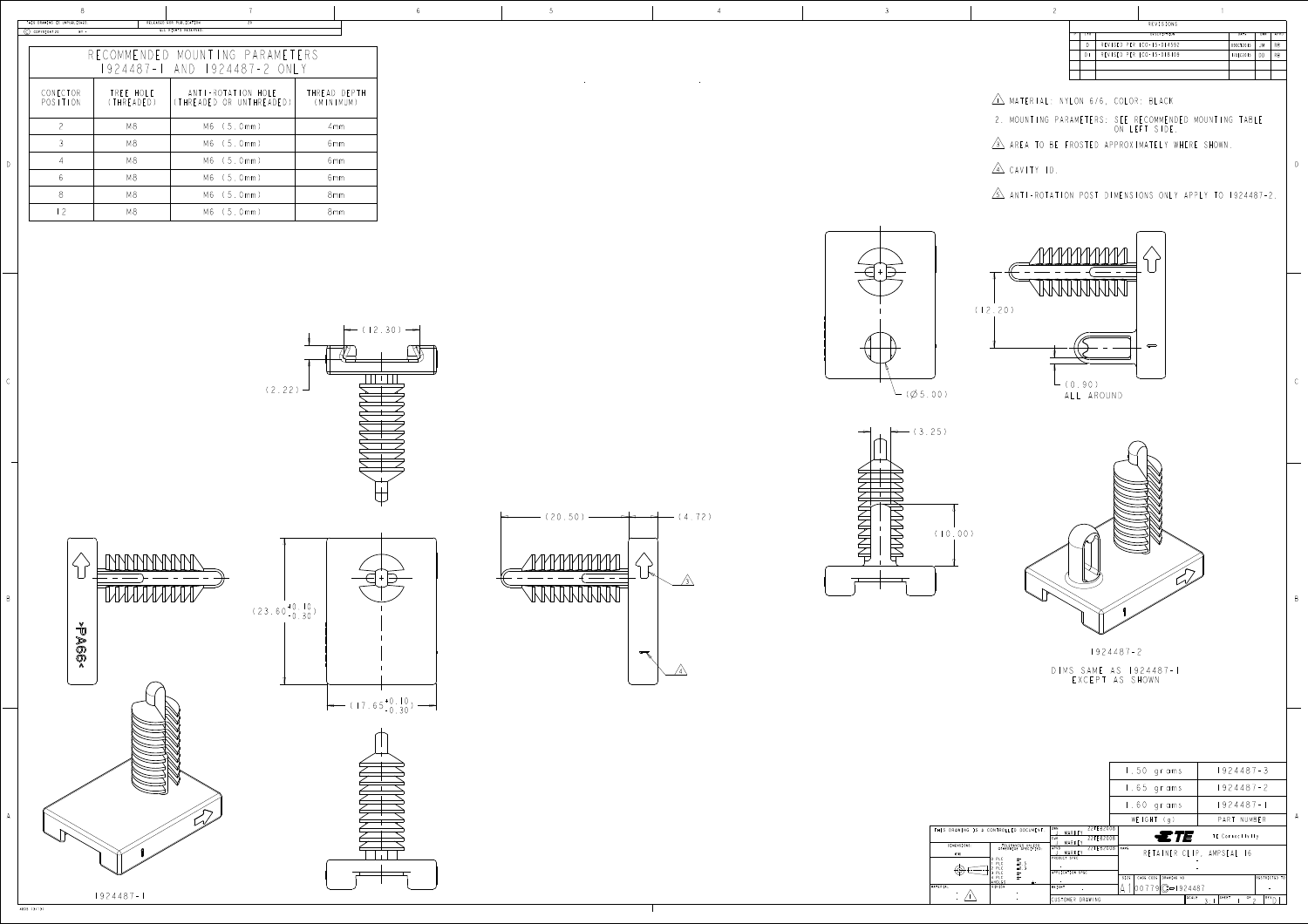## REVISIONS

DWN 22FEB2008  $ETE$ TE Connectivity <u>J. MAKNI</u> CHK 22FEB2008 <u>J. MAKNI</u> DIMENSIONS: TOLERANCES UNLES<br>OTHERWISE SPECIFI AP V 22FEB2008 NAME RETAINER CLIP, AMPSEAL 16 <u>J. MARNI</u> PRODUCT SPEC 0 PLC - - 1 PLC  $\mathsf{U}$  ,  $\mathsf{U}$ - 2 PLC  $\mathsf{U}$  , . - 3 PLC - APPLICATION S SIZE | CAGE CODE | DRAWING NO RESTRICTED TO  $-\pm$ -4 PL NGLE - - WEIGHT <u>A ||00779|UF 192448</u> - - - - - - - - - <u>- - - - -</u> CUSTOMER DRAWING SCALE  $3:1$  <sup>SHEET</sup> 2 <sup>OF</sup> 2 **PLU** 

D

B

A A

4805 (3/13)

|     | <b>REVISIONS</b> |      |     |      |
|-----|------------------|------|-----|------|
| LTR | DESCRIPTION      | DATE | DWN | APVD |
|     | SEE SHEET I      |      |     |      |
|     |                  |      |     |      |
|     |                  |      |     |      |
|     |                  |      |     |      |
|     |                  |      |     |      |

| THIS DRAWING IS UNPUBLISHED.<br>$(C)$ COPYRIGHT 20 BY - | RELEASED FOR PUBLICATION<br>ALL RIGHTS RESERVED. | 20 |                                    |                                                                                                                                                 |                                    |  | REVISIONS<br>DESCRIPTION<br>P LTR | DATE DWN APVD |
|---------------------------------------------------------|--------------------------------------------------|----|------------------------------------|-------------------------------------------------------------------------------------------------------------------------------------------------|------------------------------------|--|-----------------------------------|---------------|
|                                                         |                                                  |    |                                    |                                                                                                                                                 |                                    |  |                                   |               |
|                                                         |                                                  |    |                                    |                                                                                                                                                 |                                    |  |                                   | $-$<br>___    |
|                                                         |                                                  |    |                                    |                                                                                                                                                 |                                    |  |                                   |               |
|                                                         |                                                  |    |                                    |                                                                                                                                                 |                                    |  |                                   |               |
|                                                         |                                                  |    |                                    |                                                                                                                                                 |                                    |  |                                   |               |
|                                                         |                                                  |    |                                    | RECOMMENDED MOUNTING PARAMETERS<br>1924487-3 ONLY                                                                                               |                                    |  |                                   |               |
|                                                         |                                                  |    |                                    | $\begin{tabular}{c cccccc} \hline & 1924487 - 3 & TO & SNAP & INTO & \& 4.7MM & HOLE \\ \hline & IN & 3MM & STOCK & SHEET METAL. \end{tabular}$ |                                    |  |                                   |               |
|                                                         |                                                  |    |                                    |                                                                                                                                                 |                                    |  |                                   |               |
|                                                         |                                                  |    |                                    |                                                                                                                                                 |                                    |  |                                   |               |
|                                                         |                                                  |    |                                    |                                                                                                                                                 |                                    |  |                                   |               |
|                                                         |                                                  |    |                                    |                                                                                                                                                 |                                    |  |                                   |               |
|                                                         |                                                  |    |                                    | يكطيطهم                                                                                                                                         |                                    |  |                                   |               |
|                                                         |                                                  |    |                                    |                                                                                                                                                 |                                    |  |                                   |               |
|                                                         |                                                  |    | $\rightarrow$ (8.00) $\rightarrow$ |                                                                                                                                                 | $\leftarrow$ (11.00) $\rightarrow$ |  |                                   |               |
|                                                         |                                                  |    | $(2.50)$ $\rightarrow$             |                                                                                                                                                 | $\leftarrow$ (1.50)<br>2X          |  |                                   |               |
|                                                         |                                                  |    |                                    |                                                                                                                                                 |                                    |  |                                   |               |
|                                                         |                                                  |    |                                    |                                                                                                                                                 |                                    |  |                                   |               |
|                                                         |                                                  |    | MMMM<br>ىـــا<br>-⊞⊞               |                                                                                                                                                 | (6.50)<br>mml                      |  |                                   |               |
|                                                         |                                                  |    | $\sqrt{WW}$                        | $H\subset$<br>_____<br>— — —                                                                                                                    | <b>WWWW</b>                        |  |                                   |               |
|                                                         |                                                  |    |                                    |                                                                                                                                                 | (11.20)                            |  |                                   |               |
|                                                         |                                                  |    | $\log_{\text{S}}$                  |                                                                                                                                                 |                                    |  |                                   |               |
|                                                         |                                                  |    | $\Box$<br>$\sqrt{2}$               |                                                                                                                                                 | $\rightarrow$<br>$\overline{\Box}$ |  |                                   |               |
|                                                         |                                                  |    |                                    |                                                                                                                                                 |                                    |  |                                   |               |
|                                                         |                                                  |    |                                    |                                                                                                                                                 |                                    |  |                                   |               |
|                                                         |                                                  |    |                                    |                                                                                                                                                 |                                    |  |                                   |               |
|                                                         |                                                  |    |                                    |                                                                                                                                                 |                                    |  |                                   |               |
|                                                         |                                                  |    |                                    |                                                                                                                                                 |                                    |  |                                   |               |
|                                                         |                                                  |    |                                    |                                                                                                                                                 |                                    |  |                                   |               |
|                                                         |                                                  |    |                                    |                                                                                                                                                 |                                    |  |                                   |               |
|                                                         |                                                  |    |                                    |                                                                                                                                                 |                                    |  |                                   |               |
|                                                         |                                                  |    |                                    |                                                                                                                                                 |                                    |  |                                   |               |
|                                                         |                                                  |    |                                    |                                                                                                                                                 |                                    |  |                                   |               |







1924487-3 DIMS SAME AS 1924487-1 EXCEPT AS SHOWN